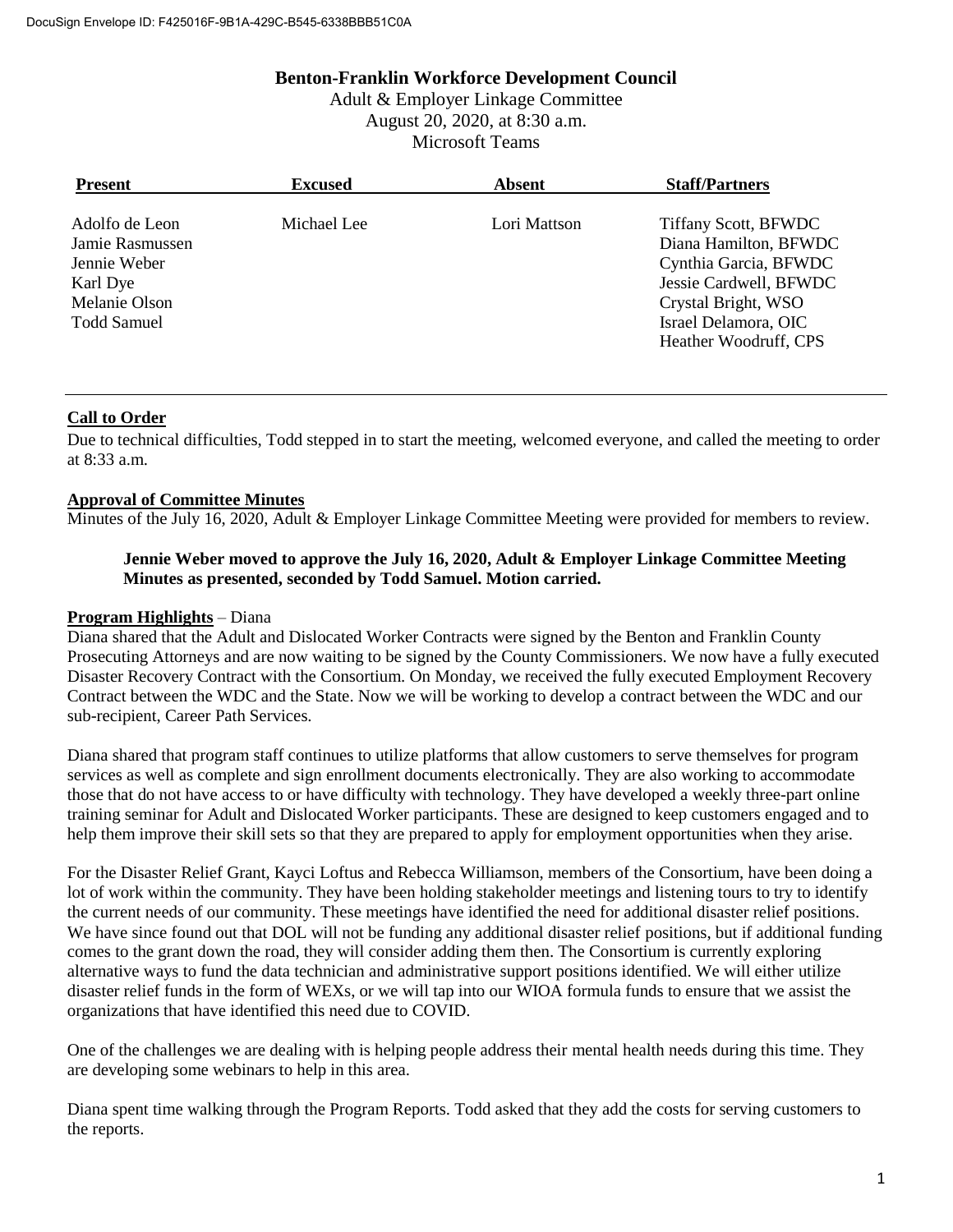Jessie Cardwell has joined our team as Programs Coordinator. She comes to us from Career Path Services. She will primarily be working with the Disaster Relief and Employment Relief programs.

### **EcSA Update** – Cynthia

Cynthia reported that the EcSA numbers continue to be below target. COVID-19 has drastically affected the program model, partnership expectations, and program outcomes. All recipients of this grant are facing the same challenges across the State. Jamilet has been working with the State and other areas to overcome these challenges and come up with new strategies to continue to increase outreach. Now that zip codes have been added to the area, and the SNAP requirement has been removed, we have seen an increase in enrollments in the last quarter. We have completed phase one of the State evaluation and do not yet have a time frame for phase two. We still have time to turn this around as the program does not end until March 2022.

### **Families Forward Washington (FFW) Updates** – Cynthia

This program has met the goal of the study by enrolling 56 non-custodial parents. Congratulations to Goodwill for their work on this contract. We have executed a contract modification to extend the program through December 31, 2020. The number of enrollments will be contingent on the budget.

### **One-Stop Operator Contract Update** – Cynthia

Cynthia reported that we have a fully executed contract. We are looking forward to seeing the ongoing work, ensuring that customers get the very best experience, especially during these difficult times. She thanked the Consortium and Crystal for all they have done.

## **WorkSource Update** – Crystal

Crystal reported that some great things have been happening at WorkSource. We continue to see a decrease in traffic numbers. We are still seeing a lot of customers seeking to meet basic needs related requests as well as unemployment insurance needs. Some of the services or phone calls we take may not be able to be captured as a meaningful service in ETO. So, this number of who and how many we are serving is not all-inclusive of the work being done. We do anticipate a rise in job seekers needing our services as the additional \$600 and the job search waiver go away.

The survey satisfaction rates are down. A lot of this is due to people being frustrated because they are unable to get ahold of anyone to help with their unemployment. Not only are survey numbers down, but customers are also a lot less likely to want to engage when reached out to. With the one-stop operator contract, they have a built-in opportunity to get some consultation from subject matter experts on data, customer surveys, and outreach work. Work has begun to create a more robust survey to get more actionable feedback. This work will include the Barriers and Access Solutions Committee, who has been heavily involved in the development of the survey.

They have been working hard to create more robust, local virtual service delivery options for our customers. Last month, we released our very first workshop online that is available on demand. They are working on building in a live Q & A session.

They have been focusing on outreach. We need to make sure that customers know that WorkSource is available for services, the kind of resources they can expect to receive, and how to contact us. They have also been working on technology that will make it easy for customers to get in touch. They are also working on how to reach out to partners during this time.

They are looking at training opportunities related to staff. They are working diligently to make sure that the staff feels connected and providing more ways for interaction.

There have been active conversations around staffing and customer flow. Many of our ESD staff have shifted and are supporting unemployment and workshop needs. Should we experience an uptick in customer flow, we are working to ensure that we can bring these staff members back into our center to serve customers.